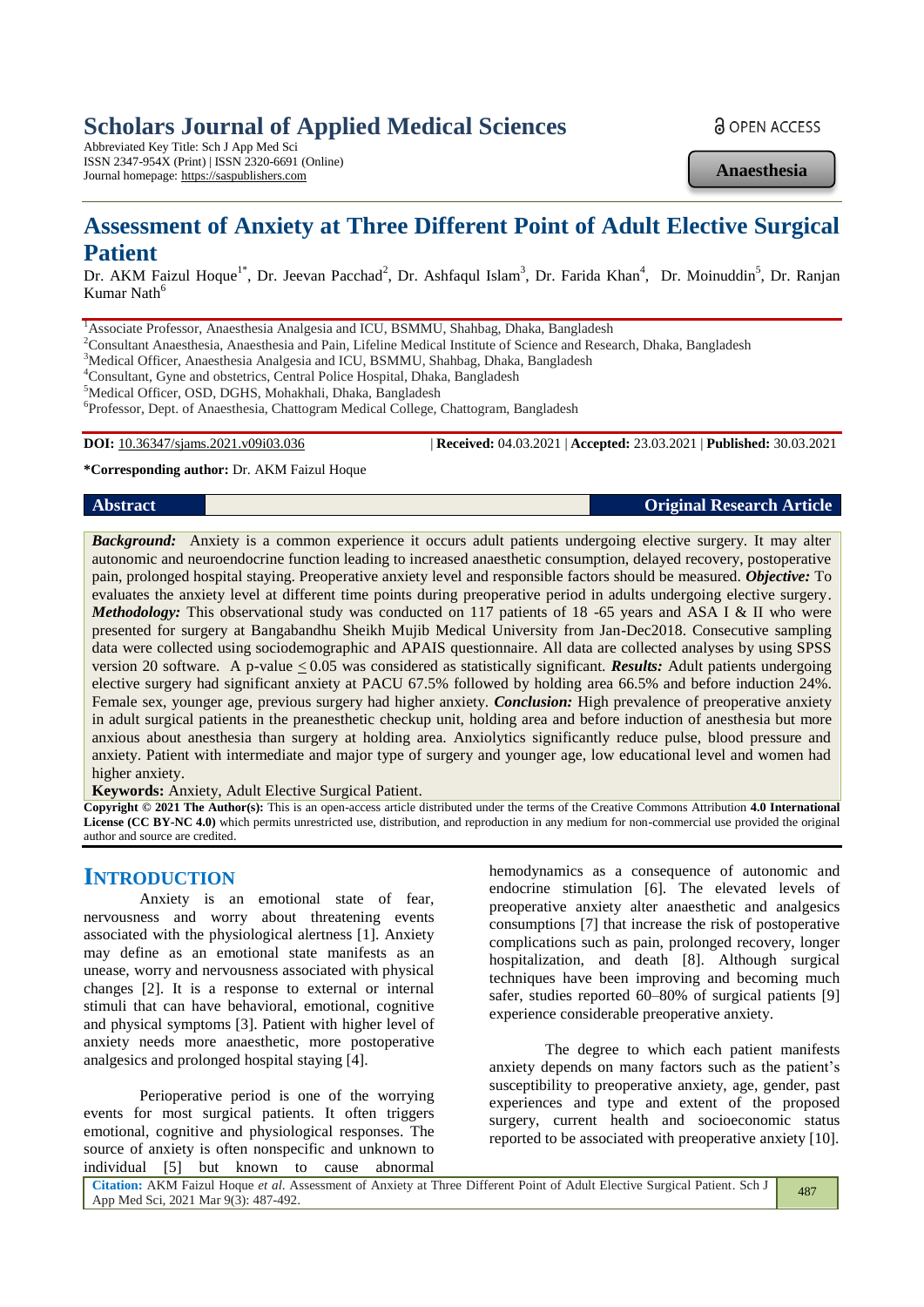The elevated levels of preoperative anxiety have serious outcomes and can increase the risk of postoperative complications such as pain, prolonged recovery, longer hospitalization, and death [11]. The response to anesthesia and analgesia in anxious patients is different when compared with non-anxious patients. anxiety may also increase the requirement of anesthesia and risk of awareness during surgery [12]. The common causes of preoperative anxiety include fear for loss of physical capacity and worry about family members and children [13]. Physical injury, complications and death.

The level of preoperative anxiety can be reduced by pharmacological therapy [14] as well as non-pharmacological methods such as spiritual practices, music, provision of information and social support [15]. Assessment and provision for psychological and pharmacological support is required to allay preoperative anxiety [16].

There are several modalities currently available to assess preoperative anxiety including State-Trait Anxiety Inventory, STAI [17]; Amsterdam Preoperative Anxiety and Information Scale (APAIS), [18]; Goldberg Anxiety Scale, GADS [19]; Visual Analogue Scale for Anxiety, VAS-A [20]) Depression, Anxiety and Stress Test, DASS [21]; Hospital Anxiety and Depression, HADS [22].

State-Trait Anxiety Inventory (STAI), is popular to measure preoperative anxiety. The STAI has two questionnaires; each consists of 20 items to assess 'trait' anxiety and 'state' anxiety. The STAI is time consuming and does not provide any information to the patient.

The Amsterdam Preoperative Anxiety and Information Scale (APAIS) were developed by Moermann et al. in 1996. A subjective method developed particularly for the preoperative patient, which measures anxiety level and need for information about surgery and anesthesia.

It is a self-reported questionnaire of six items of three components divided into two sections anxiety and need for information. Anxiety related to anaesthesia and surgery assessed separately and their summation represents anxiety. The measure of agreement in the APAIS scalerated on a five-point Likert scale from "not at all" 1 to "extremely" 5 [24].

Preoperative anxiety level was assessed in 117 normotensive patients at three different time points (preanesthetic checkup clinic, holding area and 30 minutes after administration of an anxiolytic just before induction of anesthesia) were evaluated.

# **MATERIALS AND METHODS**

This Observational study was undertaken after receiving ethical clearance at the Department of Anesthesia, Analgesia and Intensive Care Medicine of Bangabandhu Sheikh Mujib Medical University (BSMMU), from January 2018 to March 2019

All patients of ASA grade I & II of 18 - 65 years old, arrived at the preanesthetic check-up clinic for next day surgery were enrolled and consecutive sampling of 117 subject had taken. Hypertension, ischemic heart disease, anxiety related disorders or any anti-anxiety or anti-depressant medications were excluded. Data was processed and analyzed using computer-based software, Statistical package for Social Science (SPSS) version 23 software and application of standard statistical tools.

### **Outcome variables**

- a. Anxiety level (25)
	- $High > 10$
	- $Low \leq 10$
- b. Age (18-33, 34-49, 50-65 years)
- c. Gender (male, female)
- d. Type of surgery (minor, intermediate, major)
- e. Type of anesthesia (general, regional, combined)
- f. Education level (SSC and above, below SSC)

The APAIS has 6 items comprised of two primary factors, anxiety and need for information divide into three parts; anesthesia related anxiety (items  $1 + 2$ ), surgery related anxiety  $4 + 5$  and need for information item 3+6. Anaesthesia and surgery related anxiety assesses separately and their summation represents anxiety scale. The need for information assessed by item 3+5 that score ranges from 2 to 10.

The measure of agreement graded on a 5-point Likert scale, from  $1 = not$  at all, to  $5 =$  extremely. The anxiety scale ranging from 4 to 20. The result interpreted as minimal or no anxiety when score  $\leq 10$ and high anxiety if  $>10$ ). The need for information score ranges from 2 to 10; minimal or no information 2-  $5, \geq 5$  more information requirement.

Preoperative anxiety level was assessed in 117 normotensive patients undergoing surgical care at three different time points (preanesthetic checkup clinic, holding area and 30 minutes after administration of an anxiolytic at holding area and another set of data taken just before induction of anesthesia) were evaluated.

## **RESULTS & OBSERVATIONS**

Total 117 normotensive patient undergoing elective surgery were assessed for anxiety and need for information at three different time points i.e. preanesthetic checkup clinic(T1), holding area(T2) and just before induction of anesthesia(T3).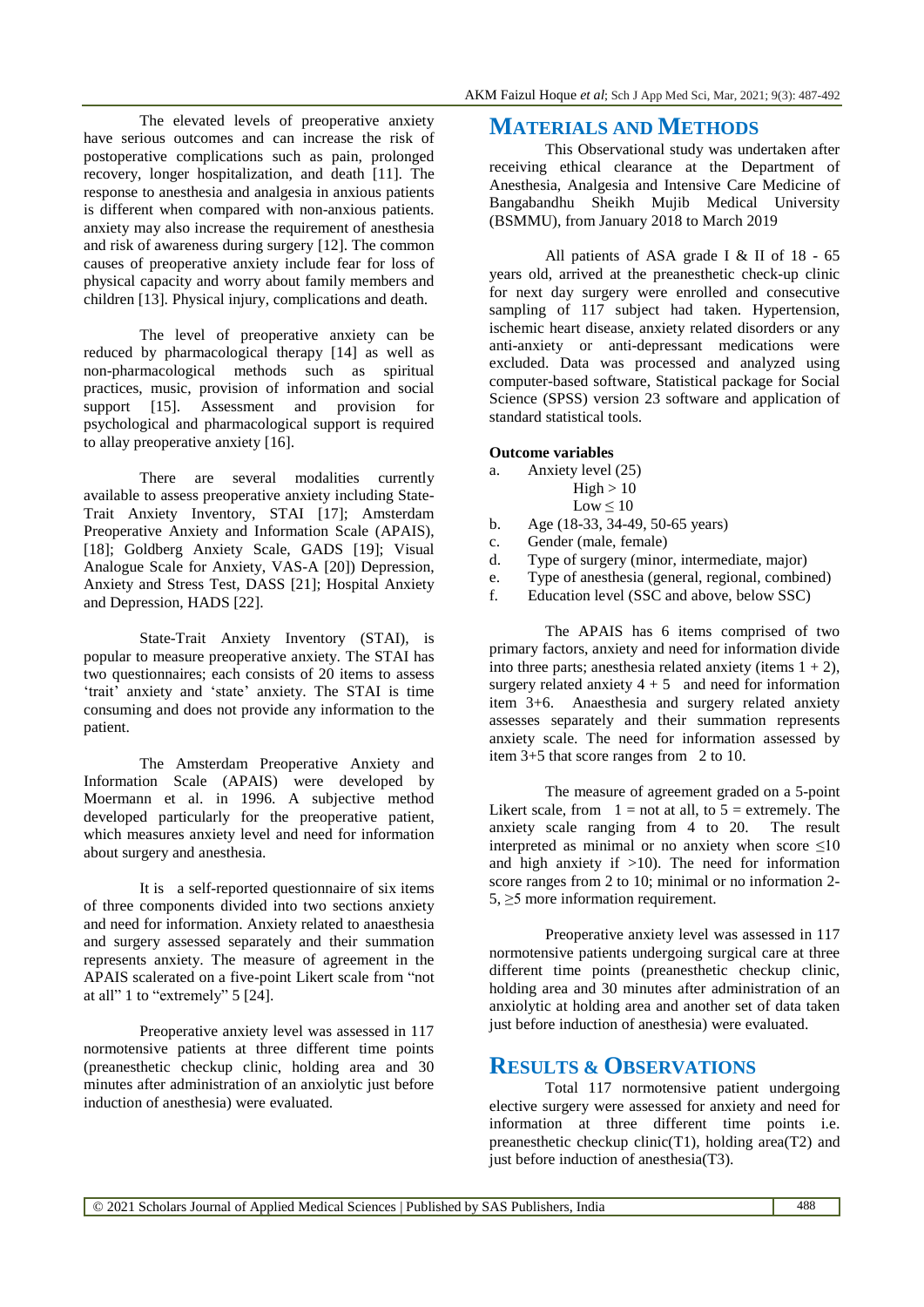| Table-I: Demographic presentation (N=117) |                  |           |  |  |  |
|-------------------------------------------|------------------|-----------|--|--|--|
| Demographic presentation (N=117)          |                  |           |  |  |  |
| Gender                                    | Male             | 59 (50.4) |  |  |  |
|                                           | Female           | 49 (49.6) |  |  |  |
|                                           | $18-33$ years    | 47 (40.2) |  |  |  |
| Age range                                 | 34 - 49 years    | 40 (34.2) |  |  |  |
|                                           | $50 - 71$ years  | 30(25.6)  |  |  |  |
| Education                                 | <b>Below SSC</b> | 67(57.3)  |  |  |  |
|                                           | Above HSC        | 50(42.7)  |  |  |  |
| Anaesthesia type                          | GA               | 82 (70.1) |  |  |  |
|                                           | Regional         | 26(22.2)  |  |  |  |
|                                           | Combined         | 9(7.7)    |  |  |  |
| Surgery                                   | Minor            | 14 (12.0) |  |  |  |
| Type                                      | Intermediate     | 55 (47.0) |  |  |  |
|                                           | Major            | 48 (41.0) |  |  |  |

AKM Faizul Hoque *et al*; Sch J App Med Sci, Mar, 2021; 9(3): 487-492

Anxiety level was also researched according to the demographic variables (age, gender, education level, type of anesthesia and surgery) and APAIS

variables.and the effect of anxiolytic on high anxiety at holding area.

| Table-II : Age and Anxiety level at different time before surgery (n=117) |  |  |  |  |  |  |  |  |
|---------------------------------------------------------------------------|--|--|--|--|--|--|--|--|
|---------------------------------------------------------------------------|--|--|--|--|--|--|--|--|

| Age (years) | <b>At PACU</b>      |             | At holding area     |             | <b>Before induction anesthesia</b> |             |  |
|-------------|---------------------|-------------|---------------------|-------------|------------------------------------|-------------|--|
| $n=117, %$  | <b>High anxiety</b> | Low anxiety | <b>High anxiety</b> | Low anxiety | <b>High anxiety</b>                | Low anxiety |  |
| $18 - 33$   | 36(30.8)            | 11          | 34                  | 13(10.8)    | 10                                 | 37(31.6)    |  |
| 47, (40.2)  |                     | (9.4)       | (29.05)             |             | (8.5)                              |             |  |
| $34 - 49$   | 29(24.8)            | 11          | 30(25.6)            | 10          | 14                                 | 26(22.2)    |  |
| 40, (34.2)  |                     | (9.4)       |                     | (8.5)       | (11.9)                             |             |  |
| $50 - 65$   | 14                  | 16(13.7)    | 14(11.9)            | 16(13.7)    | 8(6.9)                             | 22(18.9)    |  |
| 30, (25.6)  | (11.9)              |             |                     |             |                                    |             |  |
| p-value     | 0.017               |             | 0.026               |             | 0.002                              |             |  |

Chi-square test was done to measure the level of significance. Values are expressed significant if p<0.05. All participants at different time points i.e. at preanesthetic checkup clinic, holding area had statistically significant anxiety. (p value were 0.017, 0.026 respectively lower than p<0.05. Anxiolytic significantly reduced anxiety in all ages before

induction of anesthesia where (32, 27.35%; 85n 72.64%, p= 0.002).

Anxiety level and gender: Women had high anxiety in PACU (36.7%), holding area (39.3%) and before induction of anesthesia (11.9 %) to male but statistically significant only in the holding area (p value  $= 0.004$ ).

| Table-III: Gender and Anxiety level at different time before surgery (n=117) |  |  |
|------------------------------------------------------------------------------|--|--|
|                                                                              |  |  |

| <b>Type of anesthesia</b> | <b>At PACU</b>      |             | At holding area     |             | <b>Before anesthesia</b> |             |
|---------------------------|---------------------|-------------|---------------------|-------------|--------------------------|-------------|
| $N=117$                   | <b>High anxiety</b> | Low anxiety | <b>High anxiety</b> | Low anxiety | <b>High anxiety</b>      | Low anxiety |
| GA 82 (70.1)              | 57 (48.6)           | 25(21.6)    | 59 (50.4)           | 23(19.6)    | 16(13.7)                 | 66 (56.4)   |
| Regional $26(22.2)$       | 17 (14.4)           | 9(7.7)      | 13(11.1)            | 13(11.1)    | 6(5.1)                   | 20(17.2)    |
| Combined $9(7.7)$         | 5(4.3)              | 4(3.4)      | 6(5.1)              | 3(2.7)      | 2(1.7)                   | 7(5.9)      |
| p-value                   | 0.674               |             | 0.118               |             | 0.918                    |             |

Chi-square test was done to measure the level of significance. Values are expressed significant if  $p<0.05$ .

|  | Table-IV: Type of anesthesia and Anxiety level at different time before surgery (n=117) |
|--|-----------------------------------------------------------------------------------------|
|--|-----------------------------------------------------------------------------------------|

| <b>Gender</b><br>$n=117$                                                                                      | <b>At PACU</b>  |                | At holding area |                | of<br>induction<br><b>Before</b><br>anesthesia |                |
|---------------------------------------------------------------------------------------------------------------|-----------------|----------------|-----------------|----------------|------------------------------------------------|----------------|
|                                                                                                               | High<br>anxiety | Low<br>anxiety | High<br>anxiety | Low<br>anxiety | High<br>anxiety                                | Low<br>anxiety |
| Male<br>59 $(50.4)$                                                                                           | 36(30.8)        | 23(19.7)       | 32(27.3)        | 27(23.1)       | 10(8.6)                                        | 49(41.9)       |
| Female 58 (49.6)                                                                                              | 43(36.7)        | 15(12.8)       | 46(39.3)        | 12(10.3)       | 14(11.9)                                       | 44 (37.6)      |
| p-value                                                                                                       | 0.130           |                | 0.004           |                | 0.336                                          |                |
| Chi-square test was done to measure the level of significance. Values are expressed significant if $p<0.05$ . |                 |                |                 |                |                                                |                |

© 2021 Scholars Journal of Applied Medical Sciences | Published by SAS Publishers, India 489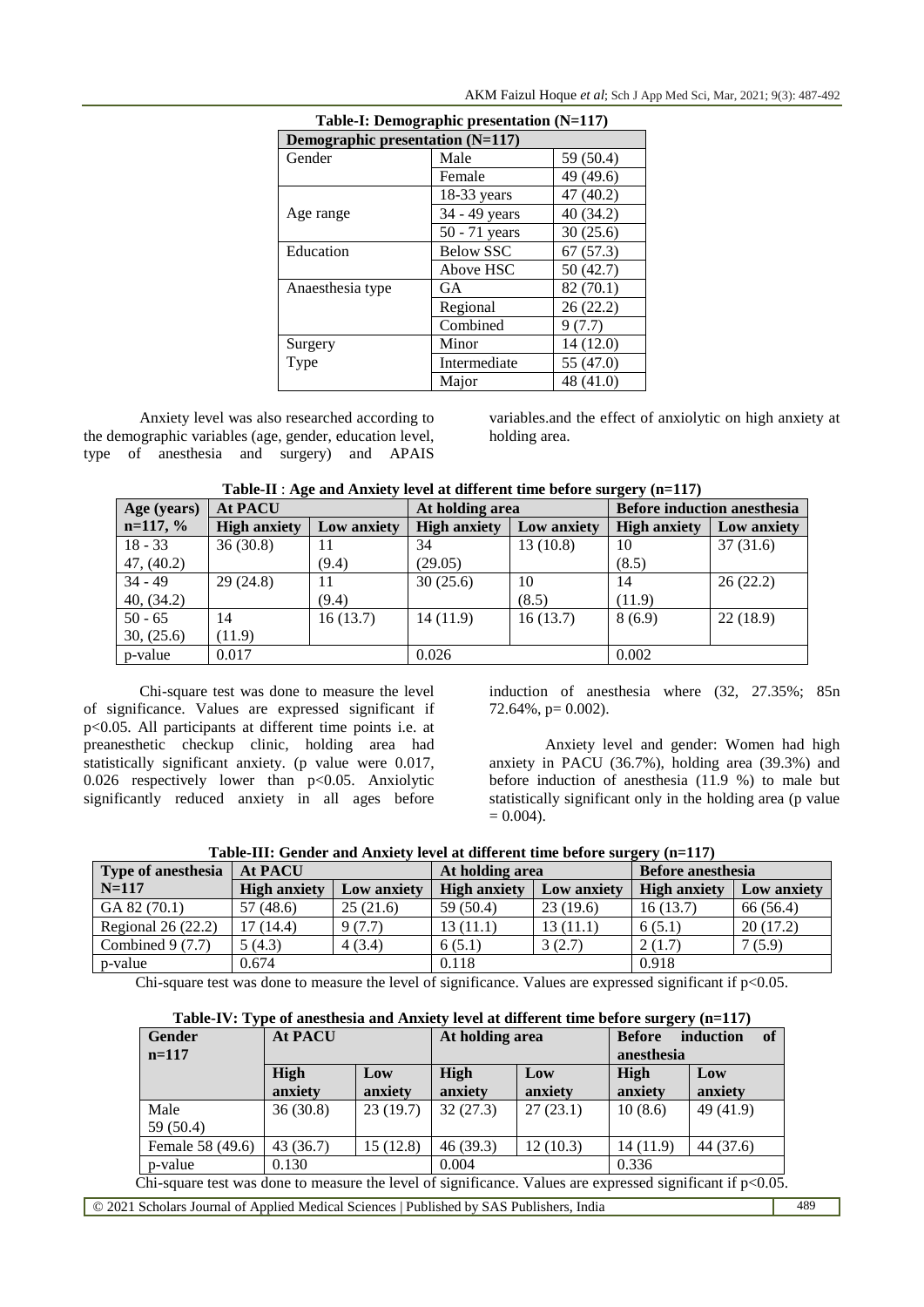Table IV shows majority participants had high anxiety at PACU (79, 67.52%) and at holding area (66.66%) and low (93, .52%) after anxiolytic before

induction of anaethesia which were statistically insignificant.

|  |  |  |  |  | Table-V: Anxiety score between anesthesia and surgery at different time before surgery |  |
|--|--|--|--|--|----------------------------------------------------------------------------------------|--|
|--|--|--|--|--|----------------------------------------------------------------------------------------|--|

|                                 | <b>Anxiety score</b>   | p-value                |       |
|---------------------------------|------------------------|------------------------|-------|
|                                 | Anesthesia             | Surgery                |       |
|                                 | $(Mean \pm SD)(N=117)$ | $(Mean \pm SD)(N=117)$ |       |
| At PACU                         | $6.01 \pm 1.91$        | $6.02 \pm 1.69$        | 0.961 |
| At Holding area                 | $6.21 \pm 1.87$        | $5.91 \pm 1.60$        | 0.002 |
| Before induction of anaesthesia | $4.83 \pm 1.50$        | $4.86 \pm 1.36$        | 0.750 |

| Table-VI: Overall anxiety level at different time points before surgery |  |  |
|-------------------------------------------------------------------------|--|--|
|-------------------------------------------------------------------------|--|--|

| $10.101$ we will be seen value points to be one give $\mu$ |                                                                       |             |  |  |  |
|------------------------------------------------------------|-----------------------------------------------------------------------|-------------|--|--|--|
| <b>Anxiety level</b>                                       | <b>High anxiety</b>                                                   | Low anxiety |  |  |  |
| At PACU $(n=117)$                                          | 79 (67.5)                                                             | 38 (32.5)   |  |  |  |
| At holding area $(n=117)$                                  | 78 (66.7)                                                             | 39(33.3)    |  |  |  |
| Before induction of Anesthesia $(n=117)$                   | 24(20.5)                                                              | 93 (79.5)   |  |  |  |
| P value                                                    | The p-value is $< 0.00001$ . The result is significant at $p < .05$ . |             |  |  |  |

Values are expressed as mean  $\pm$ SD: analysis was done by paired t-test. Values were expressed as significant if p<0.05.

Only at holding area (T2) mean values for anxiety score between anesthesia and surgery are found statistically significant ( $p= 0.002$ ) but other two time point PACU and before induction of anesthesia were statistically insignificant ( $p= 0.961$ ,  $p= 0.750$ ) respectively.

Table VI shows 79 subjects (67.5%) had high anxiety level at PACU, 78 subjects (66.7%) had high anxiety level at holding area and 93 subjects (79.5%) had low anxiety level before the induction of anesthesia which were

General distribution curve of preoperative anxiety score in three different time points, revealed that anxiety score 11-15 was the highest in number of patients in both PACU and holding area and highest number of patients scored 6-10 after anxiolytic before induction of anesthesia preoperatively.

# **DISCUSSION**

Anxiety is a common problem in the preoperative settings ranging from 20 to 80% and remain mostly overlooked. Improvement of anaesthesia care surgical technique didn't help patient to reduce anxiety. APAIS scale was used to evaluate anxiety and considered high if score is  $> 10$  and low  $\leq 10$ .

Most of the studied populations of different age group had suffered high anxiety at different time point of care at PACU (67.5%) and holding area (66.7%) and anxiolytic in the holding area reduce anxiety in 79.5% before anesthesia. Literature review showed that anxiety increased steadily from the night before surgery, when transferred from ward to the holding area and become peaked sharply prior to anesthetics [25-27].

This study showed that younger adult were the most vulnerable (18-33 years, 40.2%) to anxiety in PACU and holding area compared to other age groups (34 - 49, 34.2%), (50-65, 25.6%) however, all ages responded to anxiolytics. Though older people suffer state anxiety but doesn't affects the feeling of stress and correlation between anxiety and age [28, 29].

Anxiety affected both sexes at different time point of surgical care however, but women had more anxiety at the holding area  $66.66\%$  where P= 0.004, well below p<0.05. Another study supports this result [25]. Altered levels of estrogen and progesterone (30) due to stress and easier expression of anxiety by the female may play important role [31]. Actually gender alone had no relation with preoperative anxiety levels (32) Anxiety is common for different type of anesthesia and surgery at different time point though majority patient with proposed type of surgery and anesthesia had no significant anxiety.

Low educational background associated with more anxiety 73.4%, and 59.0 % at PACU and holding which were statically insignificant. Educational level of the had no influence on the feeling of stress and thus anxiety [31].

Anxiolytic at the holding area significantly reduced (P <0.001) high anxiety before induction of anesthesia in all age sex educational irrespective of anesthesia.

Study suggested night before and following morning on the day of surgery anxiolytic premedication effectively reduced anxiety [14].

The mean anxiety scores between anesthesia and surgery only significant in the holding area (6.21  $\pm$ 1.87, 5.91  $\pm$  1.60; p= 0.002) which were relevant to the studies [20, 27, 29, 30].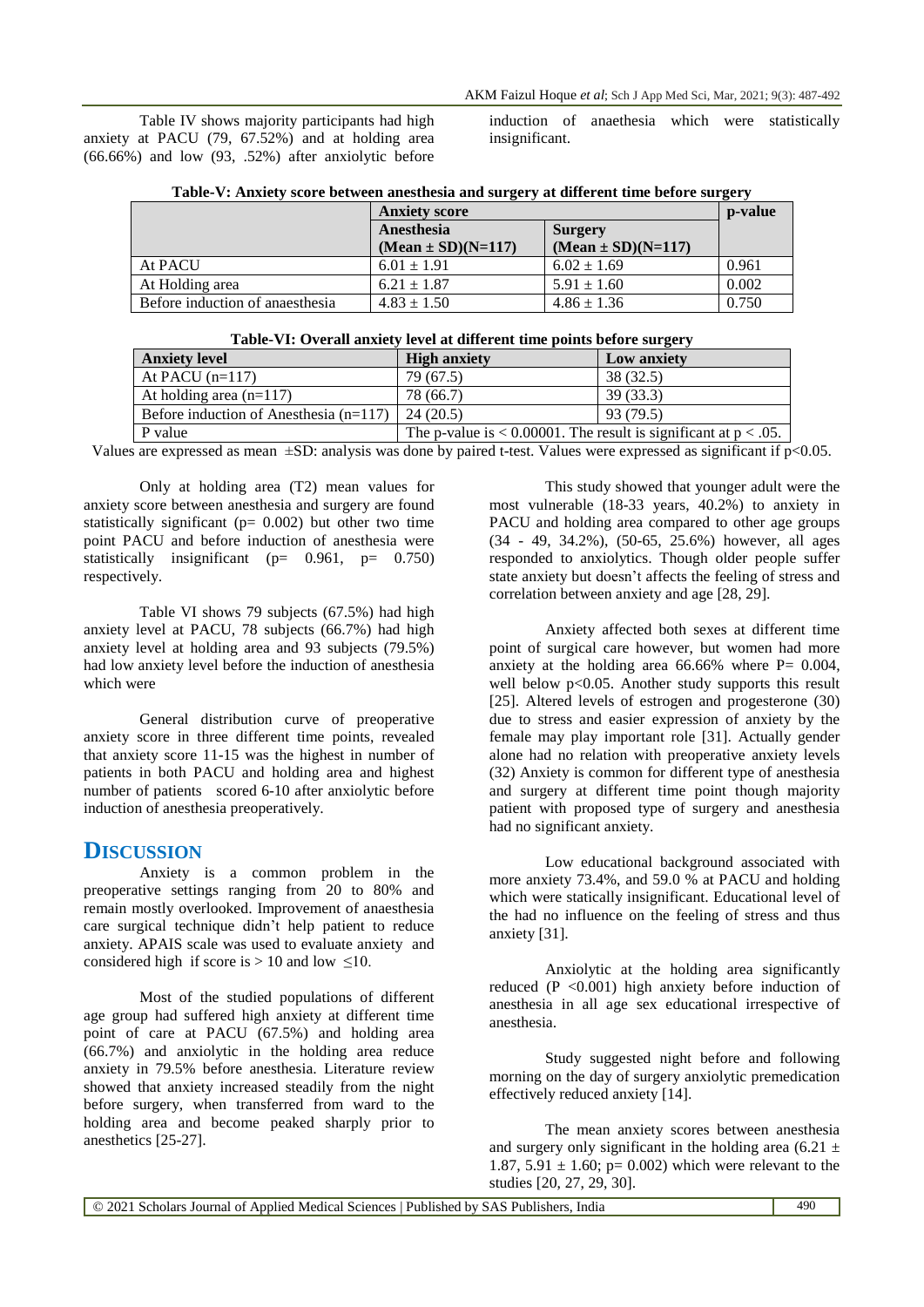# **CONCLUSION**

From this observational study, it is concluded that over all anxiety exists throughout the preoperative period and more intense at the holding area at morning on the day of planned anesthesia and surgery. However, young adult, female, low educational level and who were underwent general anesthesia and /or intermediate and major type of surgery had high anxiety in the preanesthetic checkup clinic and in the holding area and but more anxious related to anesthesia in the holding area. However, anxiolytic in the holding area reduced anxiety before induction of anesthesia. So, preoperative anxiety evaluation and premedication especially at the holding area for all elective anaesthesia and surgery in adult should routinely be available.

## **REFERENCES**

- 1. Julian LJ. Measures of anxiety: State-Trait Anxiety Inventory (STAI). Beck Anxiety Inventory (BAI), and. 2011.
- 2. Mulugeta H, Ayana M, Sintayehu M, Dessie G, Zewdu T. Preoperative anxiety and associated factors among adult surgical patients in Debre Markos and Felege Hiwot referral hospitals, Northwest Ethiopia. BMC anesthesiology. 2018 Dec:18(1):1-9.
- 3. Robleda G, Sillero-Sillero A, Puig T, Gich I, Baños JE. Influence of preoperative emotional state on postoperative pain following orthopedic and trauma surgery. Revista latino-americana de enfermagem. 2014 Oct;22(5):785-91.
- 4. Vargas TV, Maia EM, Dantas RA. Patient feelings during the preoperative period for cardiac surgery. Revista latino-americana de enfermagem. 2006 Jun;14(3):383-8.
- 5. Ryamukuru D. Assessment of preoperative anxiety for patients awaiting surgery at UTHK (Doctoral dissertation, University of Rwanda).
- 6. Kil HK, Kim WO, Chung WY, Kim GH, Seo H, Hong JY. Preoperative anxiety and pain sensitivity are independent predictors of propofol and sevoflurane requirements in general anaesthesia. British journal of anaesthesia. 2012 Jan 1;108(1):119-25.
- 7. Kain ZN, Mayes LC, Caldwell-Andrews AA, Karas DE, McClain BC. Preoperative anxiety, postoperative pain, and behavioral recovery in young children undergoing surgery. Pediatrics. 2006 Aug 1;118(2):651-8.
- 8. Bailey, L. (2010). Strategies for decreasing patient anxiety in the perioperative setting. AORN journal, 92(4), 445-460.
- 9. Nigussie S, Belachew T, Wolancho W. Predictors of preoperative anxiety among surgical patients in Jimma University specialized teaching hospital, South Western Ethiopia. BMC surgery. 2014 Dec:14(1):1-0.
- 10. Kain ZN, Mayes LC, Caldwell-Andrews AA, Karas DE, McClain BC. Preoperative anxiety,

postoperative pain, and behavioral recovery in young children undergoing surgery. Pediatrics. 2006 Aug 1;118(2):651-8.

- 11. Jlala HA, French JL, Foxall GL, Hardman JG, Bedforth NM. Effect of preoperative multimedia information on perioperative anxiety in patients undergoing procedures under regional anaesthesia. British journal of anaesthesia. 2010 Mar 1;104(3):369-74.
- 12. Caumo W, Schmidt AP, Schneider CN, Bergmann J, Iwamoto CW, Bandeira D, Ferreira MB. Risk factors for preoperative anxiety in adults. Acta Anaesthesiologica Scandinavica. 2001 Mar: 45(3): 298-307.
- 13. Islam MS, Banik D, Akhtaruzzaman AK, Sarker PC, Igbal KM. Use of Oral Bromazepam as Premedicant and it s Effects in Peri-operative Period-A Comparative Study with Oral Diazepam. Journal of the Bangladesh Society of Anaesthesiologists. 2005:22-30.
- 14. Kalkhoran MA, Karimollahi M. Religiousness and preoperative anxiety: a correlational study. Annals of general psychiatry.  $2007$  Dec; $6(1)$ :1-5.
- 15. Walker JA. Emotional and psychological preoperative preparation in adults. British journal of nursing. 2002 Apr 25;11(8):567-75.
- 16. Grös DF, Antony MM, Simms LJ, McCabe RE. Psychometric properties of the state-trait inventory for cognitive and somatic anxiety (STICSA): comparison to the state-trait anxiety inventory (STAI). Psychological assessment. 2007 Dec;19(4):369.
- 17. Moerman N, van Dam FS, Muller MJ, Oosting H. The Amsterdam preoperative anxiety and information scale (APAIS). Anesthesia & Analgesia. 1996 Mar 1;82(3):445-51.
- 18. Montón C, MJ PE, Campos R, Lobo A. Anxiety scales and Goldberg's depression: an efficient interview guide for the detection of psychologic distress. Atencion primaria. 1993 Oct 1;12(6):345- 9.
- 19. Kindler CH, Harms C, Amsler F, Ihde-Scholl T, Scheidegger D. The visual analog scale allows effective measurement of preoperative anxiety and detection of patients' anesthetic concerns. Anesthesia & Analgesia. 2000 Mar 1;90(3):706-12.
- 20. Crawford JR, Henry JD. The Depression Anxiety Stress Scales (DASS): Normative data and latent structure in a large non‐ clinical sample. British journal of clinical psychology. 2003 Jun;42(2):111- 31.
- 21. Zigmond AS, Snaith RP. The hospital anxiety and depression scale. Acta Psychiatr Scand. 1983;67:361–70
- 22. Spielberger CD, Sydeman SJ. State Trait Anxiety Inventory and State-Trait Anger Expression Inventory, The Use of Psychological Tests for Treatment Planning and Outcome Assessment. Edited by: Maruish ME. Hillsdale, LEA. 1994:292–321

© 2021 Scholars Journal of Applied Medical Sciences | Published by SAS Publishers, India 491